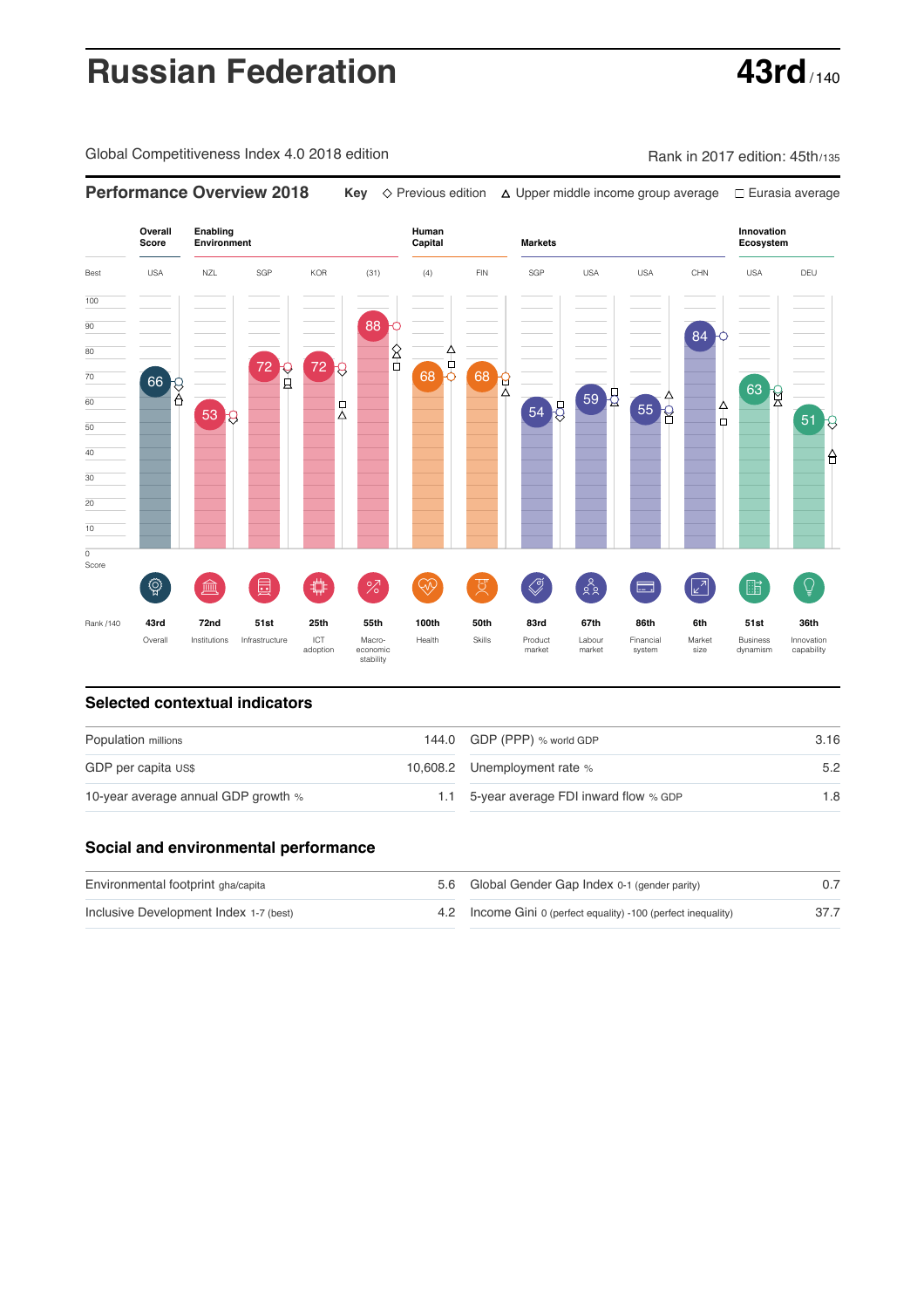# **Russian Federation 13rd**/140

| <b>Index Component</b>                                                   | Value                    | Score *         | Rank/140 | <b>Best Performer</b>       |
|--------------------------------------------------------------------------|--------------------------|-----------------|----------|-----------------------------|
| 寙<br>Pillar 1: Institutions 0-100 (best)                                 | Ĭ.                       | 52.7 个          | 72       | <b>New Zealand</b>          |
| 1.01 Organized crime 1-7 (best)                                          | 4.7                      | 61.6 ↑          | 78       | Finland                     |
| 1.02 Homicide rate /100,000 pop.                                         | 10.8                     | 65.0 ↑          | 117      | Multiple (9)                |
| 1.03 Terrorism incidence 0 (very high) -100 (no incidence)               | 93.1                     | $93.1$ 1        | 118      | Multiple (24)               |
| 1.04 Reliability of police services 1-7 (best)                           | 4.1                      | $51.8$ 1        | 88       | Finland                     |
| 1.05 Social capital 0-100 (high)                                         | 43.9                     | 43.9 ↓          | 117      | Australia                   |
| 1.06 Budget transparency 0-100 (best)                                    | 88.5                     | $88.5 =$        | 8        | Multiple (2)                |
| 1.07 Judicial independence 1-7 (best)                                    | 3.3                      | $38.4 +$        | 92       | Finland                     |
| 1.08 Efficiency of legal framework in challenging regulations 1-7 (best) | 3.2                      | 36.1 ↑          | 79       | Finland                     |
| 1.09 Freedom of the press 0-100 (worst)                                  | 50.0                     | 50.0 $\sqrt{ }$ | 121      | Norway                      |
| 1.10 Burden of government regulation 1-7 (best)                          | 3.3                      | 39.1 ↑          | 73       | Singapore                   |
| 1.11 Efficiency of legal framework in settling disputes 1-7 (best)       | 3.5                      | 42.1 $\sqrt{ }$ | 78       | Singapore                   |
| 1.12 E-Participation Index 0-1 (best)                                    | 0.92                     | $92.1$ 1        | 23       | Multiple (3)                |
| 1.13 Future orientation of government 1-7 (best)                         | 3.9                      | 47.9 ↑          | 54       | Singapore                   |
| 1.14 Incidence of corruption 0-100 (best)                                | 29.0                     | $29.0 =$        | 113      | New Zealand                 |
| 1.15 Property rights 1-7 (best)                                          | 3.7                      | 45.5 ↑          | 112      | Finland                     |
| 1.16 Intellectual property protection 1-7 (best)                         | 3.9                      | 47.7 ↑          | 85       | Finland                     |
| 1.17 Quality of land administration 0-30 (best)                          | 26.0                     | $86.7 =$        | 15       | Singapore                   |
| 1.18 Strength of auditing and reporting standards 1-7 (best)             | 4.3                      | 55.0 $\uparrow$ | 89       | Finland                     |
| 1.19 Conflict of interest regulation 0-10 (best)                         | 5.0                      | $50.0 =$        | 95       | Multiple (2)                |
| 1.20 Shareholder governance 0-10 (best)                                  | 7.3                      | $73.0 =$        | 15       | Kazakhstan                  |
| 員<br>Pillar 2: Infrastructure 0-100 (best)                               | ÷,                       | 72.2 ↑          | 51       | Singapore                   |
| 2.01 Road connectivity index 0-100 (best)                                | 78.0                     | $78.0 =$        | 38       | <b>United States</b>        |
| 2.02 Quality of roads 1-7 (best)                                         | 3.3                      | 37.6 个          | 104      | Singapore                   |
| 2.03 Railroad density km of roads/square km                              | 5.0                      | $12.5 =$        | 69       | Multiple (20)               |
| 2.04 Efficiency of train services 1-7 (best)                             | 4.9                      | 65.4 ↑          | 15       | Switzerland                 |
| 2.05 Airport connectivity score                                          | 426,396.7                | 89.2 ↑          | 18       | Multiple (8)                |
| 2.06 Efficiency of air transport services 1-7 (best)                     | 4.9                      | 65.3 ↑          | 52       | Singapore                   |
| 2.07 Liner Shipping Connectivity Index 0-157.1 (best)                    | 32.2                     | $32.2 +$        | 53       | Multiple (4)                |
| 2.08 Efficiency of seaport services 1-7 (best)                           | 4.6                      | 59.7 ↑          | 45       | Singapore                   |
| 2.09 Electrification rate % pop.                                         | 100.0                    | $100.0 =$       | 1        | Multiple (66)               |
| 2.10 Electric power transmission and distribution losses % output        | 10.1                     | 93.7 $\sqrt{ }$ | 64       | Multiple (9)                |
| 2.11 Exposure to unsafe drinking water % pop.                            | 8.5                      | $93.4 =$        | 54       | Multiple (23)               |
| 2.12 Reliability of water supply 1-7 (best)                              | 5.2                      | 70.3 ↑          | 53       | Switzerland                 |
| O<br>Pillar 3: ICT adoption 0-100 (best)                                 |                          | 72.1 ↑          | 25       | Korea, Rep.                 |
| 3.01 Mobile-cellular telephone subscriptions /100 pop.                   | 157.9                    | $100.0 =$       | 11       | Multiple (68)               |
| 3.02 Mobile-broadband subscriptions /100 pop.                            | 80.8                     | n/a             | 51       | <b>United Arab Emirates</b> |
| 3.03 Fixed-broadband Internet subscriptions /100 pop.                    | 21.4                     | 42.9 ↑          | 46       | Switzerland                 |
| 3.04 Fibre Internet subscriptions /100 pop.                              | 13.5                     | n/a             | 12       | Korea, Rep.                 |
| 3.05 Internet users % pop.                                               | 73.1                     | 73.1 个          | 49       | Iceland                     |
| ℅<br>Pillar 4: Macroeconomic stability 0-100 (best)                      | $\overline{\phantom{a}}$ | 87.5 ↑          | 55       | Multiple (31)               |
| 4.01 Inflation annual % change                                           | 5.4                      | $96.2$ ↑        | 102      | Multiple (74)               |
| 4.02 Debt dynamics 0-100 (best)                                          | 78.9                     | 78.9 ↓          | 56       | Multiple (36)               |
| Qÿ<br>Pillar 5: Health 0-100 (best)                                      |                          | 68.5 ↑          | 100      | Multiple (4)                |
| 5.01 Healthy life expectancy years                                       | 61.9                     | 68.5 ↑          | 99       | Multiple (4)                |
|                                                                          |                          |                 |          |                             |
| 섯<br>Pillar 6: Skills 0-100 (best)                                       |                          | 68.5 ↑          | 50       | Finland                     |
| 6.01 Mean years of schooling Years                                       | 10.7                     | $71.3 =$        | 45       | Finland                     |
| 6.02 Extent of staff training 1-7 (best)                                 | 3.9                      | 48.7 ተ          | 66       | Switzerland                 |
| 6.03 Quality of vocational training 1-7 (best)                           | 4.1                      | 51.2 $\sqrt{ }$ | 67       | Switzerland                 |
| 6.04 Skillset of graduates 1-7 (best)                                    | 4.0                      | 49.8 ↓          | 72       | Switzerland                 |
| 6.05 Digital skills among population 1-7 (best)                          | 4.8                      | 63.7 ↑          | 37       | Sweden                      |
| 6.06 Ease of finding skilled employees 1-7 (best)                        | 4.4                      | 56.4 ↑          | 53       | <b>United States</b>        |
| 6.07 School life expectancy Years                                        | 15.5                     | 86.3 ↑          | 41       | Multiple (9)                |
| 6.08 Critical thinking in teaching 1-7 (best)                            | 4.0                      | 49.8 ↑          | 38       | <b>United States</b>        |
| 6.09 Pupil-to-teacher ratio in primary education Ratio                   | 20.1                     | $74.6 =$        | 77       | Multiple (6)                |